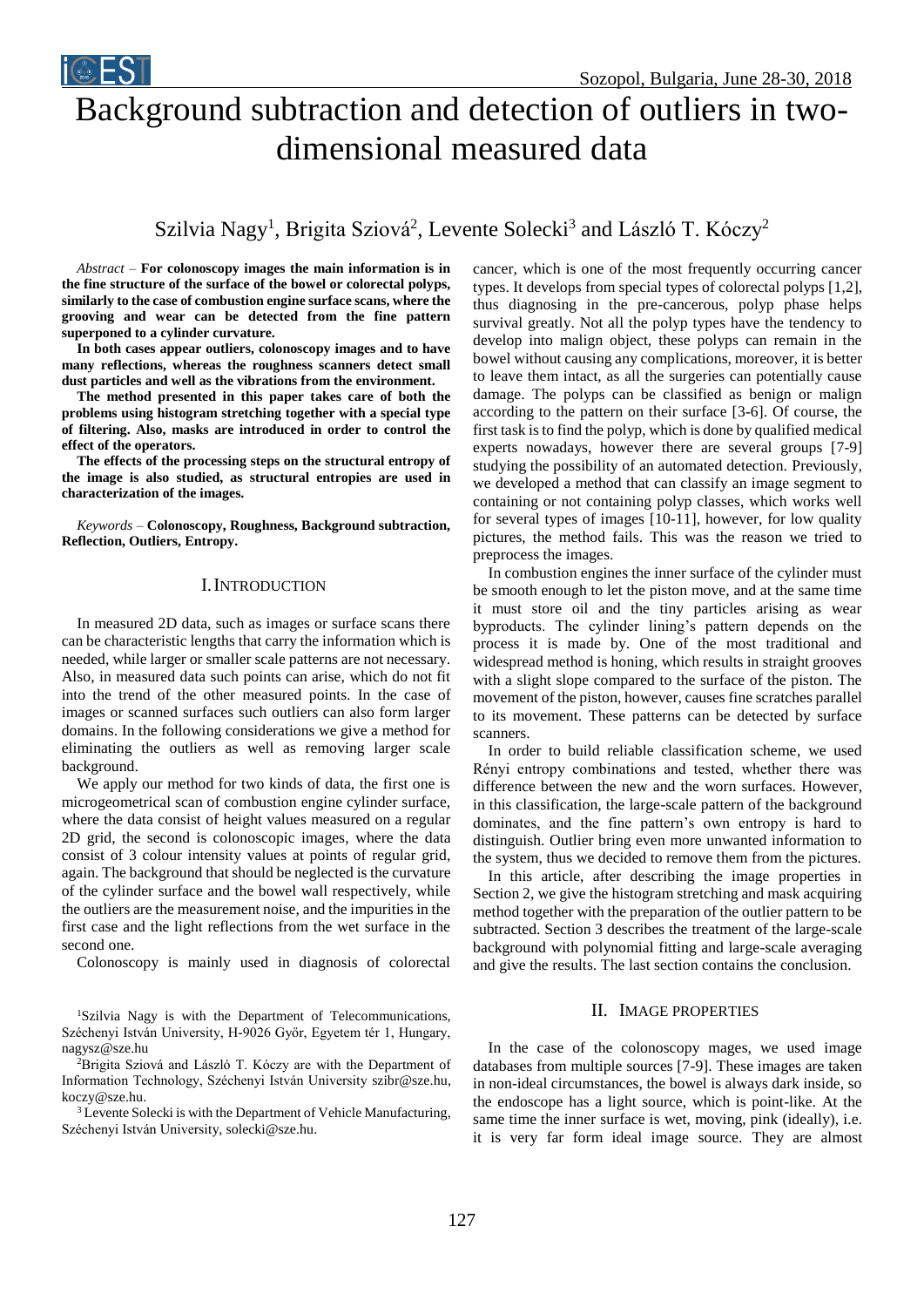## Sozopol, Bulgaria, June 28-30, 2018



Fig. 1. First two photographs: endoscopy images (picture No. 219 from database CVC\_Colon [7] and No. 116 from ETIS-Larib [8]) with visible reflections, blood vessels, polyp patterns, bubbles and impurities.  $3<sup>rd</sup>$  and  $4<sup>th</sup>$  subplot: new and worn surface scans at measuring point 5 of the combustion engine cylinder surface, with visible curving and outliers (the outliers are trimmed down to make the other details visible).

monotonic, with lots of reflections, multiple types of patterns from veins to polyp pits to the more-or-less distorted cylindrical shape of the bowel and the polyp protruding into the bowel space.

In the case of the combustion engines, we took silicone replicas from the new engine, and of the same part of the surface after 500 hours polycyclic endurance test. For preparing the samples Struers RepliSet-F5 replica kit was used. The replicas measured at 5 different points along their axes (each to different environments: the first point was between the first two piston rings, the  $5<sup>th</sup>$  location a bit over the lowest turning point of the piston) with TalysurfCLI2000 surface scanner's optical sensor based on chromatic length aberration (CLA). These images are much easier to treat than the colonoscopy ones, as they have quite uniform pattern, a regular background and few, very small-sized outliers.

#### III. CONTRAST ENHANCEMENT, MASK PREPARATION AND REFLECTION FILTERING

After separating the colour channels of the colonoscopy images, we had to treat 3 separate 2D data, similarly to the case of the surface scans. Studying the intensity histograms of the images, in both cases the outliers – the reflections and the impurities – form a large peak around the maximum intensity value. In the case of the colonoscopy images there is a large peak at the minimum intensity value as well, because all the images have black frame. In the case of the scanned surfaces there are usually some measurement error toward the low levels as well, this means however, only a small peak at the minimum intensity value.

As a first step, we stretched the histogram so, that the peaks around the highest and lowest values would be cut off. Instead of these points we used the maximum and the minimum values of the new histogram, respectively. During this process we also defined a mask both for those points where the intensity was below the lower threshold, and for those above the upper threshold. The low-masks consisted of 0s in those points where the intensity was below the lower limit, and 1 in the other points, while the high-masks were 1 everywhere, except for the points where the intensity was above the higher threshold.

As a next step we extended the masks to those neighbouring points, where the intensity value was a by a certain level higher than its environment excluding the already masked points.

With the new masks we calculated such a matrix-to-besubtracted which was 0 everywhere, except for the masked points, where the values were calculated the following way. For each of the points we determined the average intensity of its surroundings of size 41 by 41 but did not count the points with 0 mask values into the surroundings. We put the difference between the average and the actual pixel intensity to the matrixto-be-subtracted and used it for eliminating the outliers.

The masks were used differently in the case of the two types of data. For surface scans, both the high and the low mask covered valuable domains of the matrix, while in the case of the colonoscopy images the black mask denoted those parts of the image where the colonoscope could not provide data. As a result, for colonoscopy, these black points had to be excluded from the points of the matrix-to-be-subtracted, while for engine cylinder surfaces, not.

As a last step we applied a mean filtering around the edges of the masks, if it was necessary.

As an example, the matrix-to-be-subtracted and the resulting picture of the second subplot of Fig. 1 can be seen in Fig. 2 and Fig. 3. (in the case of the cylinder surfaces the matrices to be subtracted are hardly visible due to the large size of the scan (2000 by 2000 points) and the small sizes of the measurement errors, especially for the low outliers.

#### IV. BACKGROUND SUBTRACTION

As in the case of the combustion engine cylinder surfaces the background is a cylinder of very large diameter compared to both the honing pattern and the size of the scanned surface element, as a first approach we fitted a second order polynomial to the matrix of the scanned surface. This approach was effective in some cases, sometimes, higher order polynomials were necessary. There were more surface scans, however, where this method resulted in even more complicated background pattern. Clearly, polynomial fitting could not be used in the case of the bowel pictures, as the background is way too complicated for a polynomial.

The simplest solutions for determining the background pattern seemed to be a large-scale averaging throughout the complete picture. Of course, in the case of the colonoscopy pictures the black frame should not be counted into the average, as it does not belong to the valuable part of the image, thus we applied the low-mask again. The resulting background is surprisingly near the ideal one, its effect can be seen in the first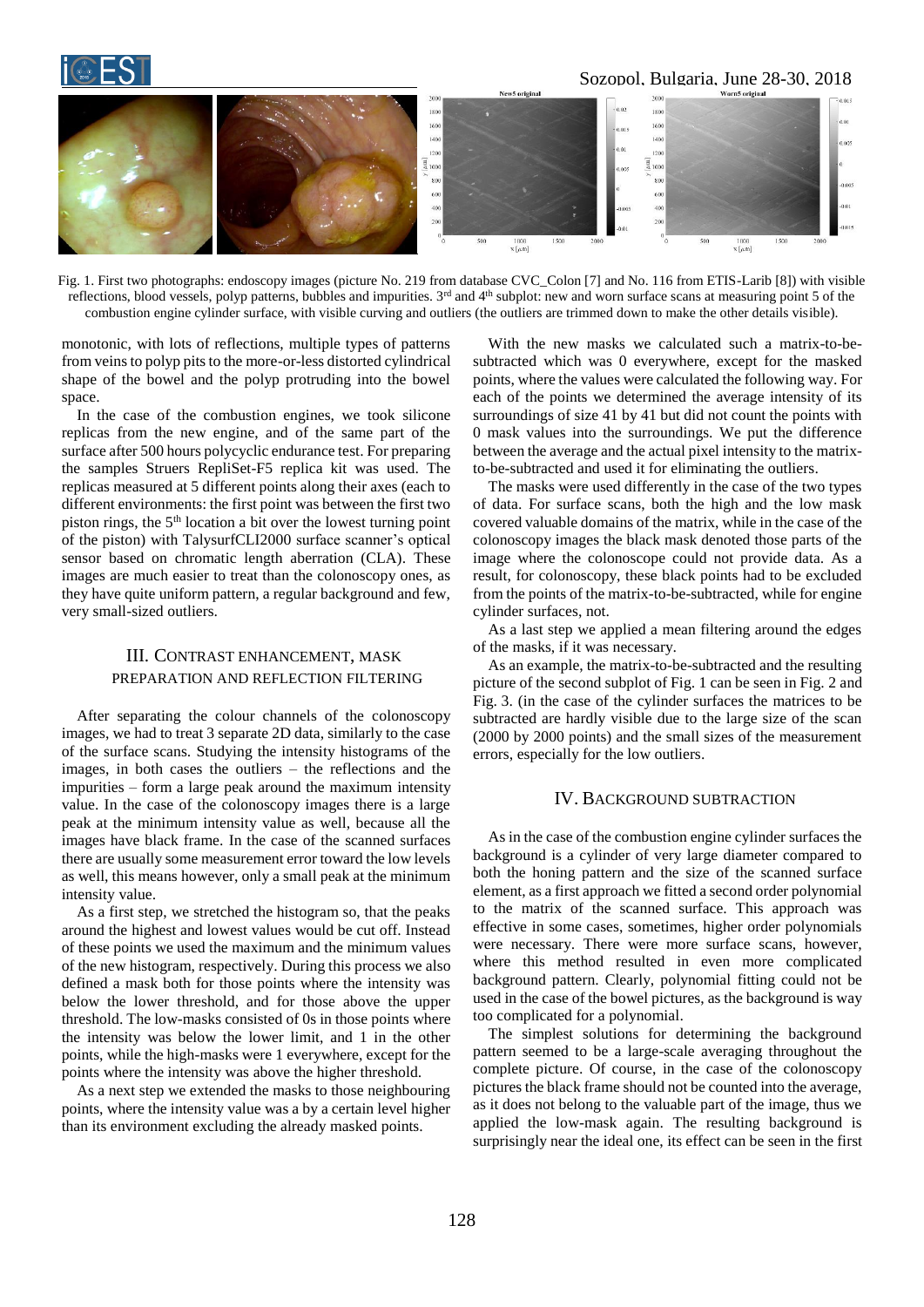

Fig. 2. Matrix-to-be-subtracted of the second picture of Fig. 1 (picture 116 from ETIS-Larib [8]) fo the three colour channels R, G, and B.



colonoscopy image, for the 2nd picture of Fig. 1.



Fig. 4. The corrected pictures after reflection and background subtraction for the  $2<sup>nd</sup>$  and  $4<sup>th</sup>$  subplots of Fig. 1.

subplot of Fig. 4. In the case of the combustion engines, the changing of the order of the process made the detection of the outliers simpler. The resulting picture can be seen in the second subplot of Fig. 4.

#### V. STRUCTURAL ENTROPY AS A BASIS OF CLASSIFICATION

The purpose of this image processing was to determine, whether it can improve the classification efficiency of our scheme [10,11]. For the engine surfaces we started to develop a classification [12], where the wear of the surface could be determined from the scan, while for the colonoscopy images determining the polyp content was the goal. In the case of both data types we used a fuzzy classification scheme with structural entropy as one of the antecedents.

Structural entropy-based characterization was first used in quantum mechanics [13], [9-11], then it was adapted scanning microscopy images of semiconductor device parts [12]. Later it was found to characterize the surface roughness of gold catalyzers well [13].

These structural entropy quantities are defined using the Fig. 3. The corrected picture after reflection subtraction for a generated entropies of Rényi. The *n*th entropy can be written as